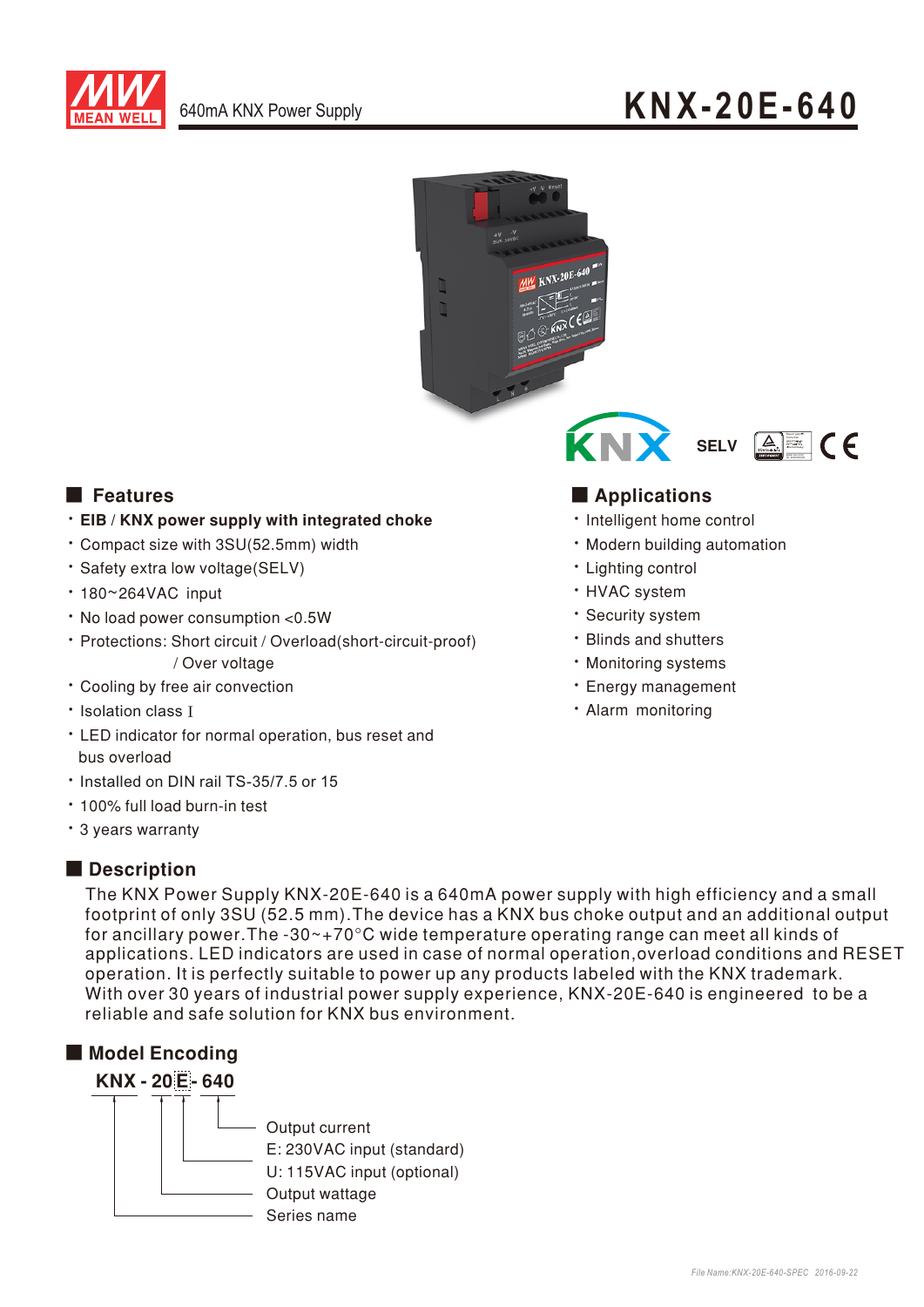

### **SPECIFICATION**

|                                                                                                                                                                                                                                                                                                                                                                                                                                                                                                                                                                                                                                                                                           | KNX-20E-640                                                                                                                                                                                                                                                                       |
|-------------------------------------------------------------------------------------------------------------------------------------------------------------------------------------------------------------------------------------------------------------------------------------------------------------------------------------------------------------------------------------------------------------------------------------------------------------------------------------------------------------------------------------------------------------------------------------------------------------------------------------------------------------------------------------------|-----------------------------------------------------------------------------------------------------------------------------------------------------------------------------------------------------------------------------------------------------------------------------------|
| <b>BUS OUTPUT VOLTAGE WITH CHOKE</b>                                                                                                                                                                                                                                                                                                                                                                                                                                                                                                                                                                                                                                                      | Bus, 30V (KNX black/red terminal block)                                                                                                                                                                                                                                           |
| DC OUTPUT VOLTAGE WITHOUT CHOKE                                                                                                                                                                                                                                                                                                                                                                                                                                                                                                                                                                                                                                                           | 30V(Additional output for ancillary power)                                                                                                                                                                                                                                        |
| <b>RATED CURRENT</b>                                                                                                                                                                                                                                                                                                                                                                                                                                                                                                                                                                                                                                                                      | 640mA                                                                                                                                                                                                                                                                             |
| <b>RATED POWER</b>                                                                                                                                                                                                                                                                                                                                                                                                                                                                                                                                                                                                                                                                        | 19.2W                                                                                                                                                                                                                                                                             |
| RIPPLE & NOISE (max.) Note.2                                                                                                                                                                                                                                                                                                                                                                                                                                                                                                                                                                                                                                                              | $100mVp-p$                                                                                                                                                                                                                                                                        |
| <b>SHORT CIRCUIT CURRENT</b><br><b>SETUP, RISE TIME</b>                                                                                                                                                                                                                                                                                                                                                                                                                                                                                                                                                                                                                                   | 1.4A                                                                                                                                                                                                                                                                              |
|                                                                                                                                                                                                                                                                                                                                                                                                                                                                                                                                                                                                                                                                                           | 1000ms, 50ms/230VAC at full load                                                                                                                                                                                                                                                  |
| AC MAINS FAILURE BACK-UP TIME(Typ.)                                                                                                                                                                                                                                                                                                                                                                                                                                                                                                                                                                                                                                                       | 200ms/230VAC at full load                                                                                                                                                                                                                                                         |
| <b>VOLTAGE RANGE</b>                                                                                                                                                                                                                                                                                                                                                                                                                                                                                                                                                                                                                                                                      | $180 - 264$ VAC<br>254~370VDC                                                                                                                                                                                                                                                     |
| <b>FREQUENCY RANGE</b>                                                                                                                                                                                                                                                                                                                                                                                                                                                                                                                                                                                                                                                                    | $47 - 63$ Hz                                                                                                                                                                                                                                                                      |
| <b>EFFICIENCY (Typ.)</b><br>Note.3                                                                                                                                                                                                                                                                                                                                                                                                                                                                                                                                                                                                                                                        | 86%                                                                                                                                                                                                                                                                               |
| <b>AC CURRENT (Typ.)</b>                                                                                                                                                                                                                                                                                                                                                                                                                                                                                                                                                                                                                                                                  | 0.22A/230VAC                                                                                                                                                                                                                                                                      |
| <b>INRUSH CURRENT (Typ.)</b>                                                                                                                                                                                                                                                                                                                                                                                                                                                                                                                                                                                                                                                              | COLD START 40A/230VAC                                                                                                                                                                                                                                                             |
| <b>LEAKAGE CURRENT</b>                                                                                                                                                                                                                                                                                                                                                                                                                                                                                                                                                                                                                                                                    | $<$ 1mA $/$ 240VAC                                                                                                                                                                                                                                                                |
| <b>OVERLOAD</b>                                                                                                                                                                                                                                                                                                                                                                                                                                                                                                                                                                                                                                                                           | 205 ~ 235% rated output power                                                                                                                                                                                                                                                     |
|                                                                                                                                                                                                                                                                                                                                                                                                                                                                                                                                                                                                                                                                                           | Protection type : Constant current limiting, recovers automatically after fault condition is removed                                                                                                                                                                              |
| <b>PROTECTION</b><br><b>OVER VOLTAGE</b>                                                                                                                                                                                                                                                                                                                                                                                                                                                                                                                                                                                                                                                  | $33 - 35V$                                                                                                                                                                                                                                                                        |
|                                                                                                                                                                                                                                                                                                                                                                                                                                                                                                                                                                                                                                                                                           | Protection type : Shut down o/p voltage, re-power on to recover                                                                                                                                                                                                                   |
| <b>RESET</b>                                                                                                                                                                                                                                                                                                                                                                                                                                                                                                                                                                                                                                                                              | Physical button for reset the bus (Press the RESET button for at least 20 seconds to reset the KNX Bus)                                                                                                                                                                           |
| <b>FUNCTION</b><br><b>LED DISPLAY</b>                                                                                                                                                                                                                                                                                                                                                                                                                                                                                                                                                                                                                                                     | Green LED (ON) :Normal operation                                                                                                                                                                                                                                                  |
|                                                                                                                                                                                                                                                                                                                                                                                                                                                                                                                                                                                                                                                                                           | Red LED1 (Reset): Reset the bus; Red LED2 ( I > I max ): Overload/Short                                                                                                                                                                                                           |
| <b>CHOKE</b>                                                                                                                                                                                                                                                                                                                                                                                                                                                                                                                                                                                                                                                                              | One integrated choke                                                                                                                                                                                                                                                              |
| <b>WORKING TEMP.</b>                                                                                                                                                                                                                                                                                                                                                                                                                                                                                                                                                                                                                                                                      | -30 ~ +70 $^{\circ}$ C (Refer to "Derating Curve")                                                                                                                                                                                                                                |
| <b>WORKING HUMIDITY</b>                                                                                                                                                                                                                                                                                                                                                                                                                                                                                                                                                                                                                                                                   | 20~95% RH non-condensing                                                                                                                                                                                                                                                          |
|                                                                                                                                                                                                                                                                                                                                                                                                                                                                                                                                                                                                                                                                                           | $-40 \sim +85^{\circ}$ C, 10 ~ 95% RH                                                                                                                                                                                                                                             |
|                                                                                                                                                                                                                                                                                                                                                                                                                                                                                                                                                                                                                                                                                           | 10~500Hz, 2G 10min./1cycle, 60min. each along X, Y, Z axes                                                                                                                                                                                                                        |
| <b>TYPE OF PROTECTION</b>                                                                                                                                                                                                                                                                                                                                                                                                                                                                                                                                                                                                                                                                 | IP20 design                                                                                                                                                                                                                                                                       |
|                                                                                                                                                                                                                                                                                                                                                                                                                                                                                                                                                                                                                                                                                           | EN61558-1, EN61558-2-16 approved                                                                                                                                                                                                                                                  |
|                                                                                                                                                                                                                                                                                                                                                                                                                                                                                                                                                                                                                                                                                           | I/P-O/P:3.75KVAC I/P-FG:2KVAC O/P-FG:1.25KVAC                                                                                                                                                                                                                                     |
|                                                                                                                                                                                                                                                                                                                                                                                                                                                                                                                                                                                                                                                                                           | I/P-O/P, I/P-FG:100M Ohms / 500VDC / 25°C/70% RH                                                                                                                                                                                                                                  |
|                                                                                                                                                                                                                                                                                                                                                                                                                                                                                                                                                                                                                                                                                           | Compliance to EN50491-5-2,-5-3; EN50491-3; EN61000-3-2,-3-3                                                                                                                                                                                                                       |
|                                                                                                                                                                                                                                                                                                                                                                                                                                                                                                                                                                                                                                                                                           | Compliance to EN50491-5-2,-5-3; EN61000-4-2,3,4,5,6,8,11, heavy industry level, criteria A                                                                                                                                                                                        |
|                                                                                                                                                                                                                                                                                                                                                                                                                                                                                                                                                                                                                                                                                           | 109K hrs min.<br>MIL-HDBK-217F $(25^{\circ}C)$                                                                                                                                                                                                                                    |
|                                                                                                                                                                                                                                                                                                                                                                                                                                                                                                                                                                                                                                                                                           | 52.5*90*54.5mm (W*H*D)                                                                                                                                                                                                                                                            |
|                                                                                                                                                                                                                                                                                                                                                                                                                                                                                                                                                                                                                                                                                           | 35mm mounting rail according to DIN EN60715                                                                                                                                                                                                                                       |
|                                                                                                                                                                                                                                                                                                                                                                                                                                                                                                                                                                                                                                                                                           | 0.215Kg; 60pcs/13.9Kg/0.97CUFT                                                                                                                                                                                                                                                    |
| 1. All parameters NOT specially mentioned are measured at 230VAC input, rated load and $25^{\circ}$ C of ambient temperature.<br>2. Ripple & noise are measured at 20MHz of bandwidth by using a 12" twisted pair-wire terminated with a 0.1uf & 47uf parallel capacitor.<br>Measure before Choke.<br>3. Efficiency before choke.<br>4. The power supply is considered a component which will be installed into a final equipment. The final equipment must be re-confirmed<br>that it still meets EMC directives. For guidance on how to perform these EMC tests, please refer to "EMI testing of component power<br><b>NOTE</b><br>supplies." (as available on http://www.meanwell.com) |                                                                                                                                                                                                                                                                                   |
|                                                                                                                                                                                                                                                                                                                                                                                                                                                                                                                                                                                                                                                                                           | <b>STORAGE TEMP., HUMIDITY</b><br><b>VIBRATION TYPE OF PROTECTION</b><br><b>SAFETY STANDARDS</b><br><b>WITHSTAND VOLTAGE</b><br><b>ISOLATION RESISTANCE</b><br><b>EMC EMISSION</b><br><b>EMC IMMUNITY</b><br><b>MTBF</b><br><b>DIMENSION</b><br><b>MOUNTING</b><br><b>PACKING</b> |

<u> 1989 - Johann Barbara, martxa alemaniar a</u>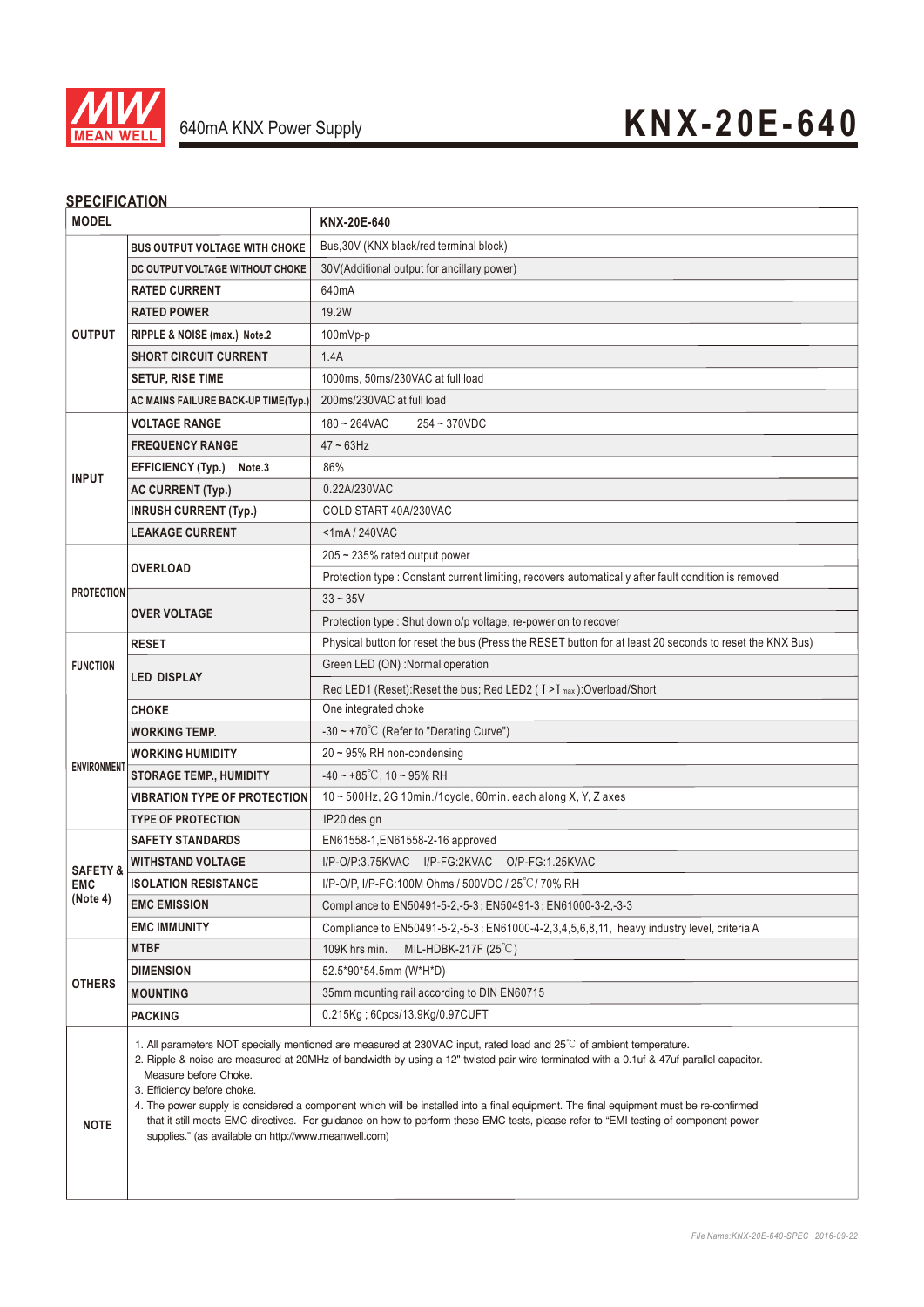

# **KNX-20E-640**